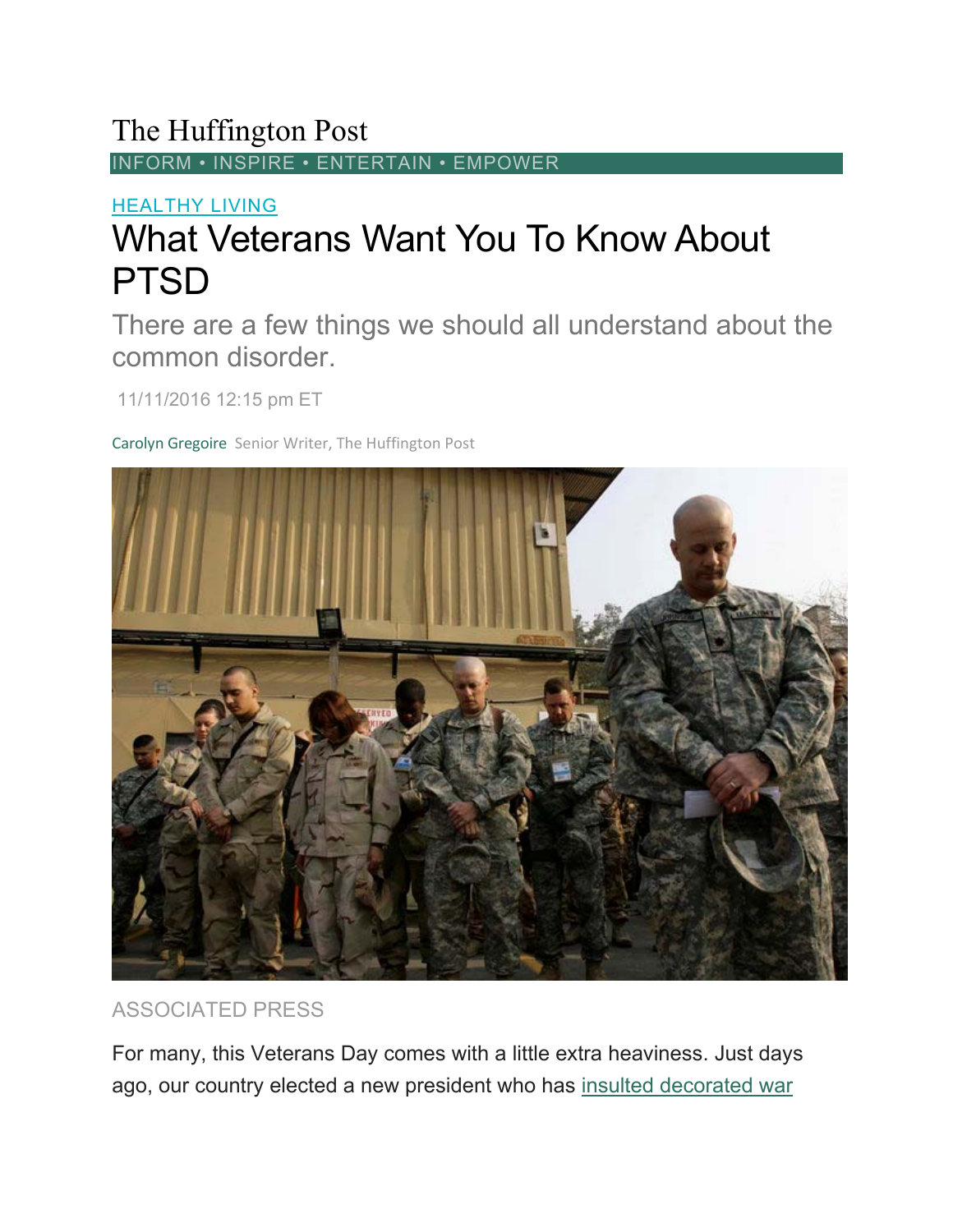veterans and suggested that post-traumatic stress disorder is a sign of weakness.

Unfortunately, PTSD myths and stereotypes like this are all too common. An estimated 8 million Americans ― and up to 31 percent of Vietnam War veteransand 20 percent of Iraq veterans ― suffer from PTSD, and rates of the disorder in the U.S. are now higher than ever.

But still, the disorder is poorly understood, stigmatized and often misrepresented, and the negative connotations surrounding PTSD are a major part of what keeps many veterans from seeking help. Increasing understanding around the disorder can only help more veterans to seek help and get better treatment.

In honor of Veterans Day, here are five things vets wish others knew about PTSD.

*Most people have no idea what veterans have been through.*

Anyone who refers to veterans with PTSD as "weak" has no idea what those people have seen and experienced in a war zone, or the toll that these experiences can take on an individual ― no matter how "strong" they are.

"War, I believe, dare not be commented on by those who has yet to experience it," one military veteran told Gawker. "Until you kill other human beings for survival, what could you possibly say about it? It assaults all your scenes, the smell of death and the machines that cause it. Noises so loud you feel like an ant under a lawnmower. It is incomprehensible."

"On my best days I tell myself I killed to survive," he added. "On my worst my mind tells me I committed acts of madness so that I didn't go mad."

The blog PTSD: A Soldier's Perspective aims to share stories from and inspiration for veterans struggling with after-effects of their service.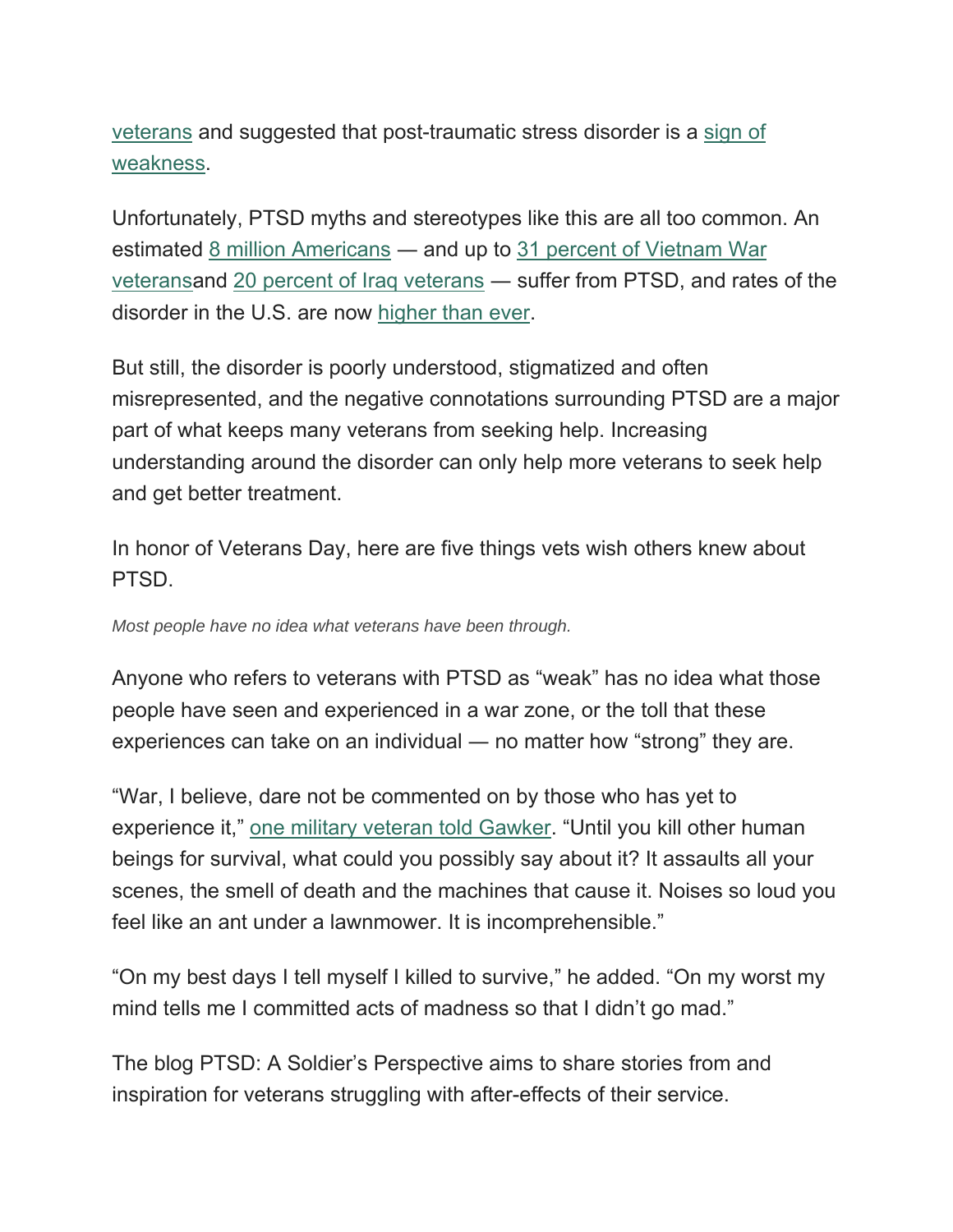"There is disconnection between everything human and what has to be done in combat," a vet named Scott Lee wrote on the platform in 2008. "Imagine being in an unimaginable situation and having to do the unthinkable."

That being said, some veterans say there's a common misperception that counselors or therapists can't do anything because they can't possibly understand. Psychologists can help even if they don't understand everything about war, according to Jeffrey Denning, the author of *Warrior SOS: Military Veterans' Stories of Faith, Emotional Survival and Living with PTSD.*

#### *PTSD isn't always easy to recognize.*

Symptoms of the disorder often go masked and unnoticed. War journalist Sebastian Junger, who spent months embedded with American troops in Afghanistan, wrote a Vanity Fair essay about the experience last June. In it, he highlighted his own struggle to recognize PTSD.

"I had no idea that what I'd just experienced had anything to do with combat; I just thought I was going crazy," he wrote. "For the next several months I kept having panic attacks whenever I was in a small place with too many people airplanes, ski gondolas, crowded bars. Gradually the incidents stopped, and I didn't think about them again until I found myself talking to a woman at a picnic who worked as a psychotherapist. She asked whether I'd been affected by my war experiences, and I said no, I didn't think so. But for some reason I described my puzzling panic attack in the subway. 'That's called posttraumatic stress disorder,' she said."

#### *Much of the suffering of PTSD is silent.*

PTSD survivors often suffer in silence, trying to present a strong face to the world and not seeking help for fear of being seen as week. A veteran who served in Baghdad in 2007 and 2008 opened up about the struggle to admit to himself that he needed care.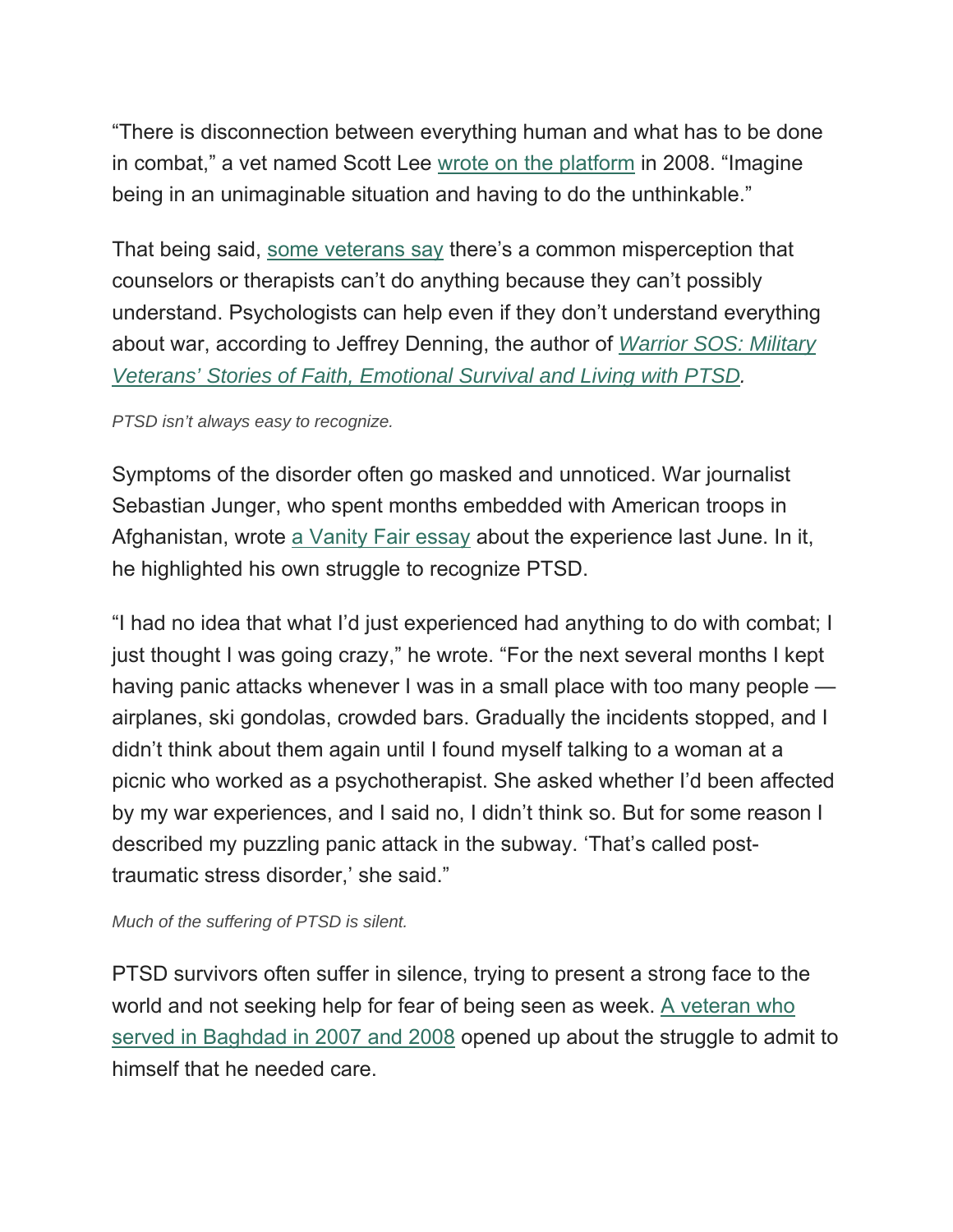"The few nights a week I'd get drunk and start crying inconsolably, although often silently, I tried to shake off as simple moments of weakness," he wrote, according to Gawker. "I should be tough, like my grandfather returning from WW2, or all the others who seemed to get on day after day without noticeable problems."

"Some of the toughest guys I had ended up the worst off" he added. "I simply hope that everyone, at some point, can get the help they need and I hope the VA can get its act together to assist those who so desperately need it."

#### *PTSD doesn't make you violent.*

A harmful stereotype about PTSD is that it leads to aggressive behavior. But research indicates that the prevalence of violence among individuals with PTSD is only slightly higher than the general population, according to the U.S. Department of Veterans Affairs.

In a viral blog post published on the website RhinoDen, a veteran named Rob fights back against the dangerous stereotype that veterans with PTSD have violent tendencies.

"I have never committed violence in the workplace, just like the vast majority of those who suffer with me," he writes. "I have never physically assaulted anyone out of anger or rage. It pains me when I listen to the news and every time a veteran commits a crime (or commits suicide); it is automatically linked to and blamed on PTSD. Yes, there are some who cannot control their actions due to this imbalance in our heads, but don't put a label on us that we are all incorrigible. Very few of us are bad."

#### *Recovery is possible.*

One of the most damaging stereotypes about PTSD is the idea that people with the disorder are somehow broken or can't heal.